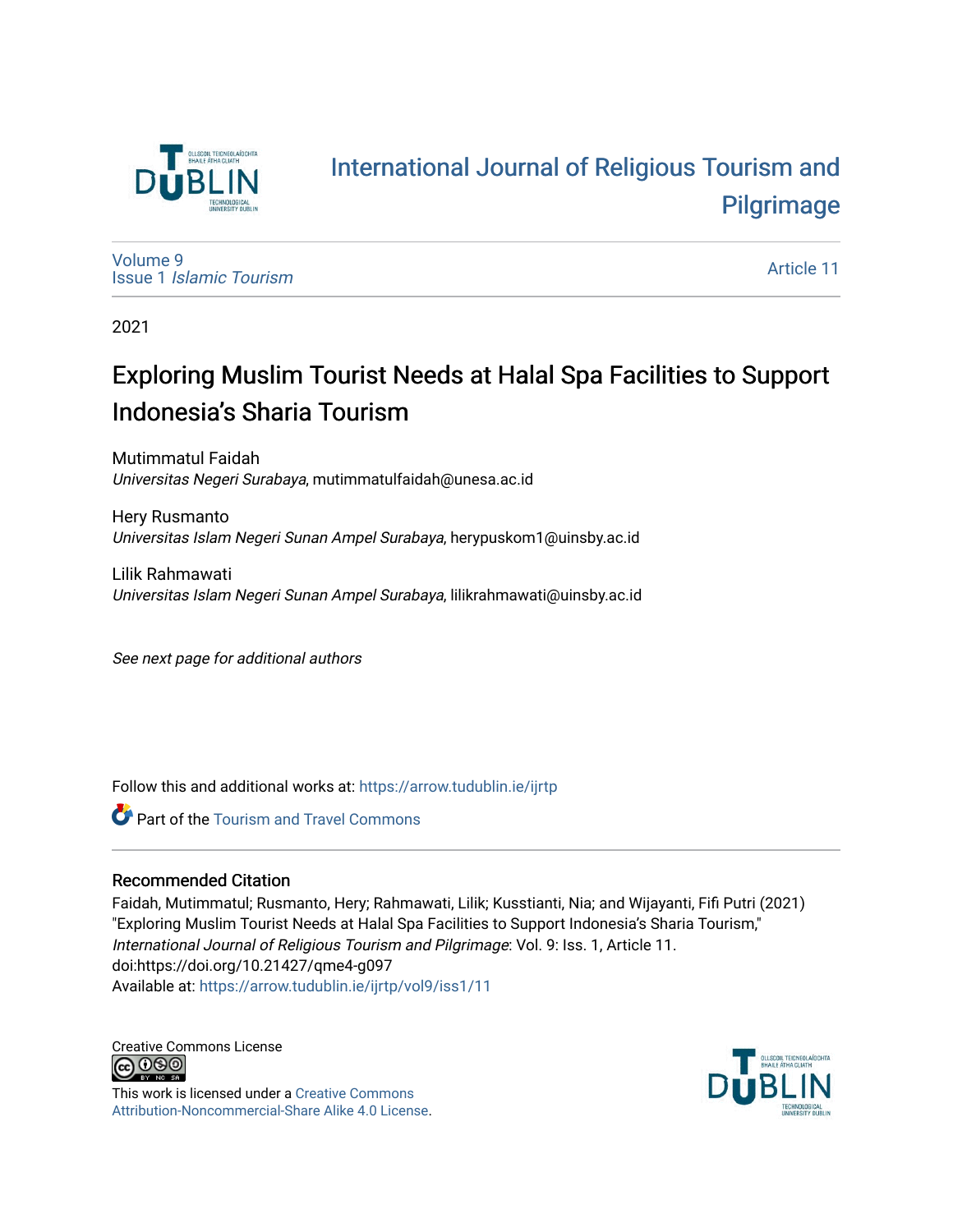# Exploring Muslim Tourist Needs at Halal Spa Facilities to Support Indonesia's Sharia Tourism

# Authors

Mutimmatul Faidah, Hery Rusmanto, Lilik Rahmawati, Nia Kusstianti, and Fifi Putri Wijayanti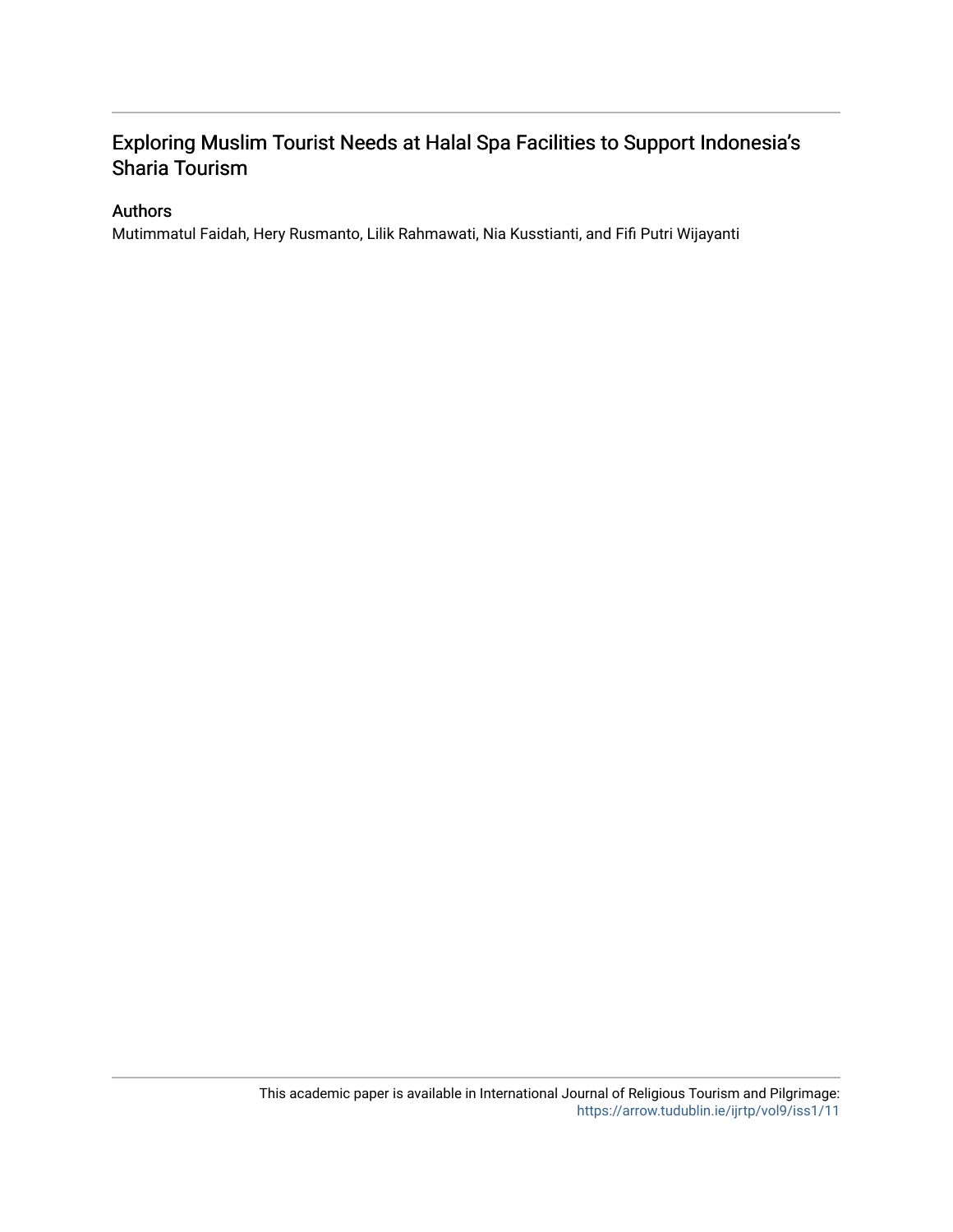# **Exploring Muslim Tourist Needs at Halal Spa Facilities to Support Indonesia's Sharia Tourism**

#### **Mutimmatul Faidah\***

Universitas Negeri Surabaya mutimmatulfaidah@unesa.ac.id

#### **Hery Rusmanto**

Universitas Islam Negeri Sunan Ampel Surabaya herypuskom1@uinsby.ac.id

#### **Lilik Rahmawati**

Universitas Islam Negeri Sunan Ampel Surabaya lilikrahmawati@uinsby.ac.id

#### **Nia Kusstianti**

Universitas Negeri Surabaya niakusstianti@unesa.ac.id

#### **Fifi Putri Wijayanti**

Universitas Negeri Surabaya fifi.19018@mhs.unesa.ac.id

> This study reviews Islamic laws related to body spa services and describes the spa facilities which Muslim tourists need. This descriptive qualitative study involved spa consumers, owners, therapists, and religious leaders. The data were collected using interviews, focus group discussions, and observation. This study was analysed via *Maqasid al-Shariah* (the objectives of Islamic law) and the Classification of Benefits based on Shariah theory. The results show that the process and purpose of spas should be for the sake of *maslahah* (public interest). Based on *Maqasid al-Shariah* (the objectives of Islamic law), spa services benefit the *Hifd al-'Aql* (preservation of intellect) and *Hifd al-Nafs* (preservation of life). There were three levels of Complementary Needs for spas, categorised as *Daruriyyat* (Basic Necessities), *Hajiyyat* (Complementary Needs), and *Tahsiniyyat* (Embellishment), while the spa facilities comprise 14 elements.

**Key Words**: body, halal spa, *Maqasid al-Shariah*, Muslim, travel

# **Introduction**

Halal is not only a brand but also a lifestyle that gives additional value to consumers. Along with high economic growth, traveling becomes a fundamental need or even a lifestyle for some people. The great potential of the Muslim world mark*et al*so influences the development of halal tourism. In several countries, halal tourism uses several terms, such as Islamic Tourism, Sharia tourism, Halal Friendly Tourism Destinations, Halal Travel, Muslim-Friendly Travel Destinations, and Halal lifestyle. Halal or Islamic tourism is defined as tourism and hospitality created by producers for consumers, following Islamic values (El-Gohary, 2016). According to this definition, Sharia tourism includes all tourism types that do not conflict with Islamic values and enable Muslim tourists to meet their needs.

Halal tourism remains limited to Muslims and has not yet been accepted globally. Therefore, the UAE has made a breakthrough by integrating the two and encouraging both Muslim and non-Muslim tourists to visit and enjoy halal tourism. Moreover, halal tourism is being encouraged as a global product that could be accepted by everyone. The UAE is transitioning from an oil and natural resources economy to an economy based on industry, services, and tourism (Al-Hammadi *et al*., 2019). In the second quarter of 2019 for example, Dubai introduced a new Islamic tourism destination named Quranic Park, which has been established to educate tourists about Islamic culture. Dubai's Quranic Park is on TIME Magazine's World's 'Greatest Places' list (Saundalkar, 2019).

The Mastercard-Crescent Rating Assessment ranked Indonesia and Malaysia as the best halal tourism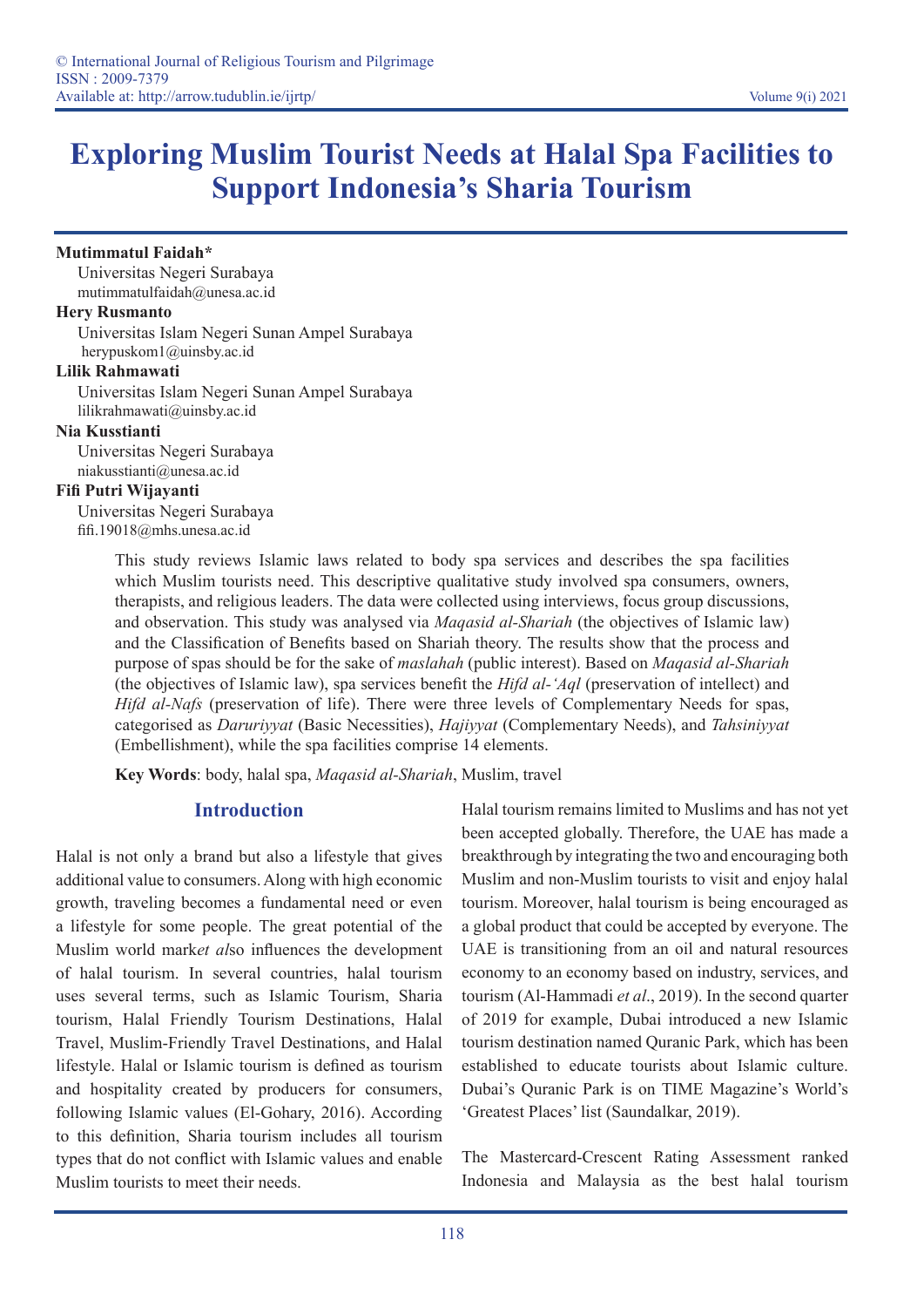destinations in 2019. This assessment is based on four criteria: access, communication, environment, and service (Mastercard-Crescent Rating, 2019). In relation to service, many resorts and hotels provide spas; there are also many public spas. This is one of 13 fields of the Indonesian tourism industry (The Ministry of Tourism and Creative Industry of the Republic of Indonesia, 2009).

A spa is a place for body care or treatment through various services, including facials, hair treatments, and body care. 'Spa' comes from the Latin phrase *Solus Per Aqua,* which means treatment using water. In Indonesia, spas are well-known by the term *Tirta Husada* (Yurcu, 2017). Spa is also the name of a small city in Belgium with an efficacious mineral water source for body treatment and health. In ancient Egyptian civilisation, royalty such as Cleopatra habitually bathed in water full of flowers, herbs and milk, as indicated by Cleopatra's bathing artefacts (Bender *et al*., 2005). In Europe, a spa is usually associated with treatment using mineral water from natural spring sources. In Turkey, spa centres and treatments are known as Turkish Baths, while in Germany, they are called '*Kurhaus*' (Gay, 1987).

The halal spa industry is now developing along with Muslims' halal lifestyle and their increasing welfare. The halal spa one of the complementary needs of Muslim consumers and is used for rejuvenating their bodies. Thus, the spa has become one of the four pillars of halaltourism product development besides hotels, restaurants, and travel agencies (Tawat, 2019). As reported by The Global Wellness Economy Monitor (GWEN) in 2015, the global spa industry reached US\$99 billion, with 121,595 spas operating in the world, earning US\$77.6 billion in revenue and employing more than 2.1 million workers (Global Wellness Institute, 2017). GWEN reported that Indonesia ranked 17 in the Top 20 Spa Markets in 2015, with 2,070 spa facilities, 60,682 spa employees, and US\$0.92 billion in revenue (Global Wellness Institute, 2017; Kurniawan, 2018).

The Spa Business Survey, conducted in April 2015, shows that Bali Province had the highest number of spa businesses in Indonesia, with 34.82%, followed by DKI Jakarta Province with 29.04%. The other spa businesses are in West Java province (7.63%), East Java province

(5.18%), and D.I. Yogyakarta (4.56%), while the rest (2%) are in other provinces (Widoyono, 2015). The data indicate that the spa business is dominated by the provinces or regions that are the main destinations for foreign tourists.

Based on the 2019 Global Muslim Travel Index (GMTI), the total number of Muslim travellers in the world data reached 140 million in 2018 (Mastercard-Crescent Rating, 2019). In 2017, there were about 131 million international Muslim visitors – increasing significantly from 121 million in 2016 - at that time it had been predicted to continue growing up to 156 million visitors by 2020 representing 10% of the travel segment. Once the COVID pandemic has eased, the Muslim travel market is on course to continue its fast-paced growth to exceed a value of US\$220 billion (originally targeted for 2020) and should reach in the region of US\$300 billion by the end of the decade (Mastercard-Crescent Rating, 2018).

During 2017, the number of foreign tourists visiting Indonesia reached 14.04 million, a 21.8% increase over the previous year, (which was about 11.5 million) (Statistics Indonesia, 2018). In 2019, the number of international tourist arrivals was 16.1 million, generating revenues of US\$ 17.6 million (Statistics Indonesia, 2020). The Muslim segment of these travellers spend between US\$2000-2500, while other tourists spend only around US\$1100. The growth of Indonesia's halal tourism is the most significant in the world and large investment in fivestar hotel accommodation is an opportunity to pamper tourists with appropriate halal spa services (Sofyan, 2019).

The halal market's popularity requires tourism business managers to offer and improve suitable services for Muslim tourists' complementary needs, including spa services. Muslim travellers have six faith-based needs. While most Muslim travellers adhere to some of these needs, their level of importance varies. Those are Halal food, prayer facilities, Ramadan services, waterfriendly washrooms, no non-Halal activities, recreational facilities, and privacy (Mastercard-Crescent Rating, 2018).

Muslim travellers are not homogeneous in their adherence to faith-based needs. To cater to these needs from a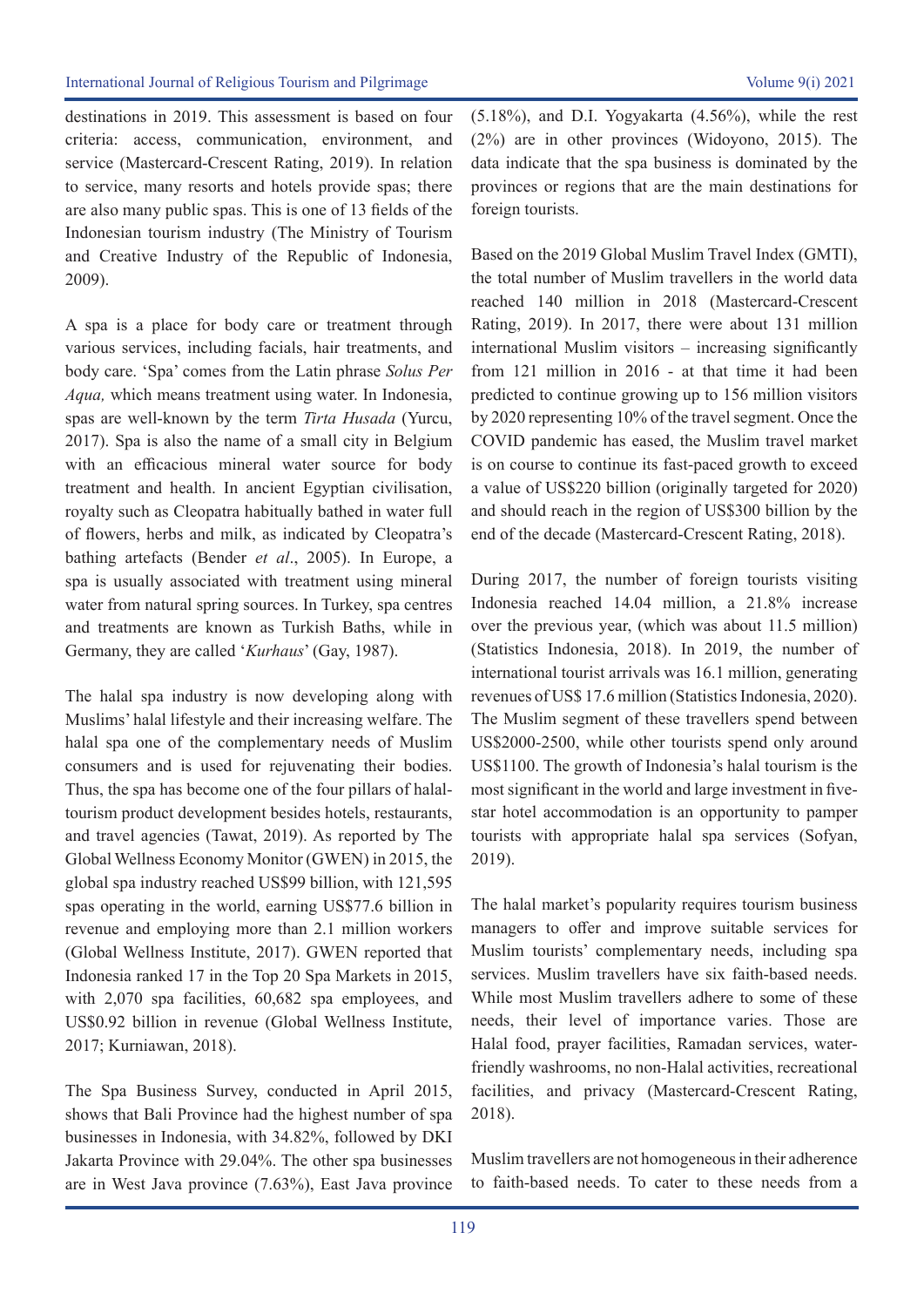services and facilities perspective, service providers can look at grouping these needs into

- Need to have,
- Good to have and
- Nice to have.

A spa is one of the private facilities and services that foreign tourists seek when traveling. Among the service indicators for Muslim tourists is a spa (Mastercard-Crescent Rating, 2018).

There are several arguments for researching the Halal spa as a requirement for Muslim travellers, but the main reason is lack of information. The National Sharia Board – Indonesian Council of Ulama - has five regulations governing spas:

- (1) no pornography or pornographic activities;
- (2) protections for tourist privacy;
- (3) halal cosmetics;
- (4) No non-halal services; and
- (5) prayer facilities (The National Sharia Board Indonesian Council of Ulama, 2016).

GMTI included the halal spa among the 'Nice to Have' components which would spoil Muslim travellers. Furthermore, Halal spa criteria have not been studied (Global Muslim Travel Index, 2019).

The Shariah-compliant spa, formulated and discussed by Siti Farah, was more concerned with halal products, spa room structure, Muslim therapy, and not offering forbidden practices (Halim & Hatta, 2018). Tawat's (2019) study of Halal wellness spa services in Thailand specified the following criteria:

- Wellness of spa manager;
- Therapist;
- Spa services;
- Spa products, Equipment/Accessories;
- Services and;
- Safety.

In contrast, the study in this paper will inspect Halal spas from an Islamic law perspective to specify Islamic Halal spa criteria and spa levels according to Islamic concepts.

As Halal tourism developed in Indonesia, several Halal spa venues began to emerge and develop. However, most Muslim tourists cannot enjoy Halal spas since most spa facilities are conventional, even in reputable Indonesian hotels. Therefore, it is necessary to incorporate Halal spa components, including those aspects of service and facility related to the complementary needs of Muslim tourists (Fahham, 2017).

The halal spa is a new issue in the tourism field. Therefore, this study is an effort to explore the spa concept following Islamic perspectives. We invite academics and tourism practitioners to participate in our work by producing reliable resources in the field of Halal spas in the near future. Specifically, this study aims to describe Spa facilities for Muslim tourists and review Islamic law concerning body spa services.

# **Literature Review**

#### *Spa: Indonesian Experience*

According to Indonesian Law Number 10 in 2009 concerning Tourism, a spa business provides services with a combination of water therapy, aromatherapy, massage, herbs, healthy food and beverage services, and physical activity. It is useful to relax the soul and body by referring to the local tradition and culture. Spa services provide body relaxation to get a balanced body, mind, and spirit. The spa relies on natural sources of mineral water and hot water (thermal therapy) as well as other elements, such as aromatherapy, massage, herbal ingredients, and a soothing atmosphere that includes music and soft room colours (The Ministry of *Trade* of The Republic of *Indonesia,* 2009). Indonesian Spas are well-known for aromatherapy and the art of caring for the body, mind, and soul with each essential oil (Ali *et al*., 2015).

The spa is a holistic health service that combines traditional and modern health care. According to the treatment goals, Spa services are categorised as Wellness or Health spas that provide health maintenance and preventive services that focus on relaxation and rejuvenation. Medical spas provide services covering health improvement, maintenance, and prevention by prioritising recovery, also called revitalisation or rehabilitation (Trihas & Konstantarou, 2016). In terms of facilities, there are six main spa categories: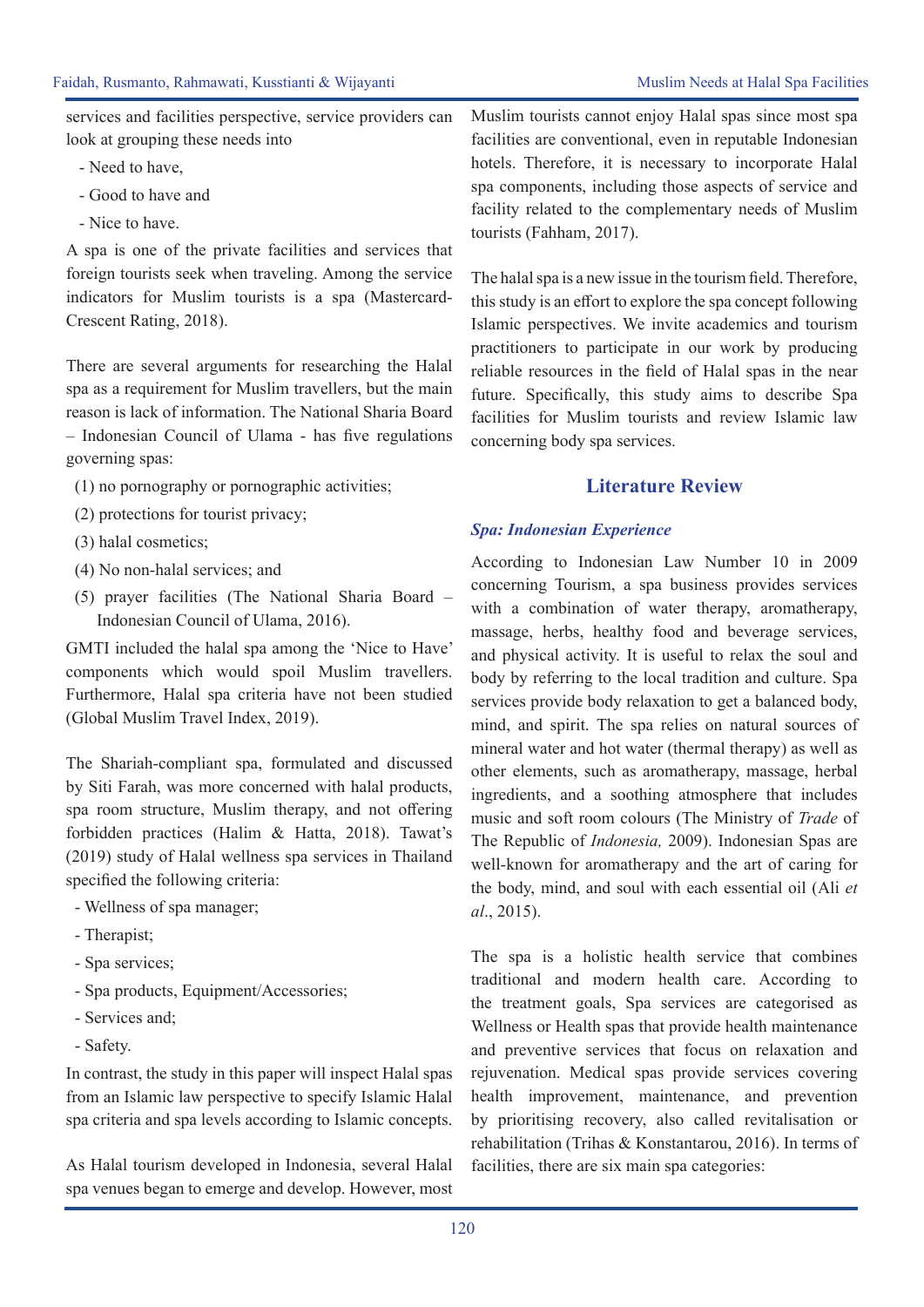| Table 1: The Categories of Spa in Indonesia |                 |                               |                      |  |
|---------------------------------------------|-----------------|-------------------------------|----------------------|--|
| Category                                    | <b>Approach</b> | <b>Treatment Goal</b>         | <b>Opportunities</b> |  |
| Medical Spa                                 | Curative        | Rehabilitation                | Halal Medical Spa    |  |
| Wellness Spa                                | Preventive      | Revitalisation / Rejuvenation | Halal Wellness Spa   |  |
| Health Spa                                  | Preventive      | Relaxation                    | Halal Wellness Spa   |  |

- (1) Day / salon spas;
- (2) Destination spas and health resorts;
- (3) Hotel / resort spas;
- (4) Thermal / mineral springs spas;
- (5) Medical spas and;
- (6) Other spas (Global Wellness Institute, 2017).

The Ministry of Health of the Republic of Indonesia divides spas into three categories (see Table 1) based on the treatment they offer:

- (1) Medical Spa;
- (2) Wellness Spa; and
- (3) Health Spa

(The Ministry of Health of the Republic of Indonesia, 2014).

Therefore, several important components in spas are as follows:

- Water therapy or hydrotherapy uses water and natural ingredients from plants, minerals, essential oils, salt, milk, mud, and scrubs for body healthcare by regulating temperature, pressure, current, moisture, and water content.
- Massage is a body care or treatment technique of massaging muscles using limb movements (e.g., hands, fingers, elbows, and feet) or other assistive tools that are soft to the skin, muscles, and nerves. The massage stimulates blood and lymph circulation.
- Aromatherapy is a body care technique using efficacious essential oils. The oils can be used by inhaling, compressing, or applying to the skin. Such efforts can be more effective if accompanied by massage. The ingredients are active substances taken from aromatic plant extracts such as flowers, leaves, roots, stems, and fruit seeds. They have stimulation or relaxation effects.
- Relaxation is an effort to reduce fatigue and tension, both physically and mentally.

Rejuvenation is an effort to rejuvenate the body to reveal more beautiful looks.

- Revitalisation is an effort to empower the function of organs to be more healthy.
- A spa therapist is a person who has a defined competence level of providing spa services and is licensed to carry out their profession.

Each spa venue offers at least seven specific concepts and services (The Ministry of Health of the Republic of Indonesia, 2014). The elements involve massage techniques, cosmetics/ingredients used, the therapist's appearance and skills, the spa's spatial design, linens and equipment, music, and aromatherapy. Currently, various spa concepts with ethnic nuances are being developed, such as Javanese, Balinese, Madurese, Middle Eastern, and Sundanese. In a spa house with a Javanese concept, for instance, all of the spa's decor, interior, exterior, music, material, aroma, linens, furniture, cosmetics, and clothing reflect the distinctive Javanese culture. There are also spas featuring a blend of two cultures, such as a Javanese spa at the Inna Beach Bali hotel that combines Balinese and Javanese cultures (Yuswati, 2018). The spa is a type of service that is full of cultural and ethnic nuances and traditions. Spas developed in a country could help preserve local (Indonesian in this instance) traditions.

Any spa service should be offered in a clean, comfortable, safe, and healthy environment based on cultural and moral norms. Several important aspects include the lighting, colour, sound, aroma, temperature, and treatment room (The ASEAN Secretariat, 2016). These aspects are essential because customers are bio-psycho-sociocultural and religious beings who want comprehensive and complete services to achieve optimal health. Thus, whatever spa concept is carried out provides a broad opportunity to integrate Islamic values (Faidah, 2017). The Halal spa can also have an ethnic connection by including local elements in offered services and facilities.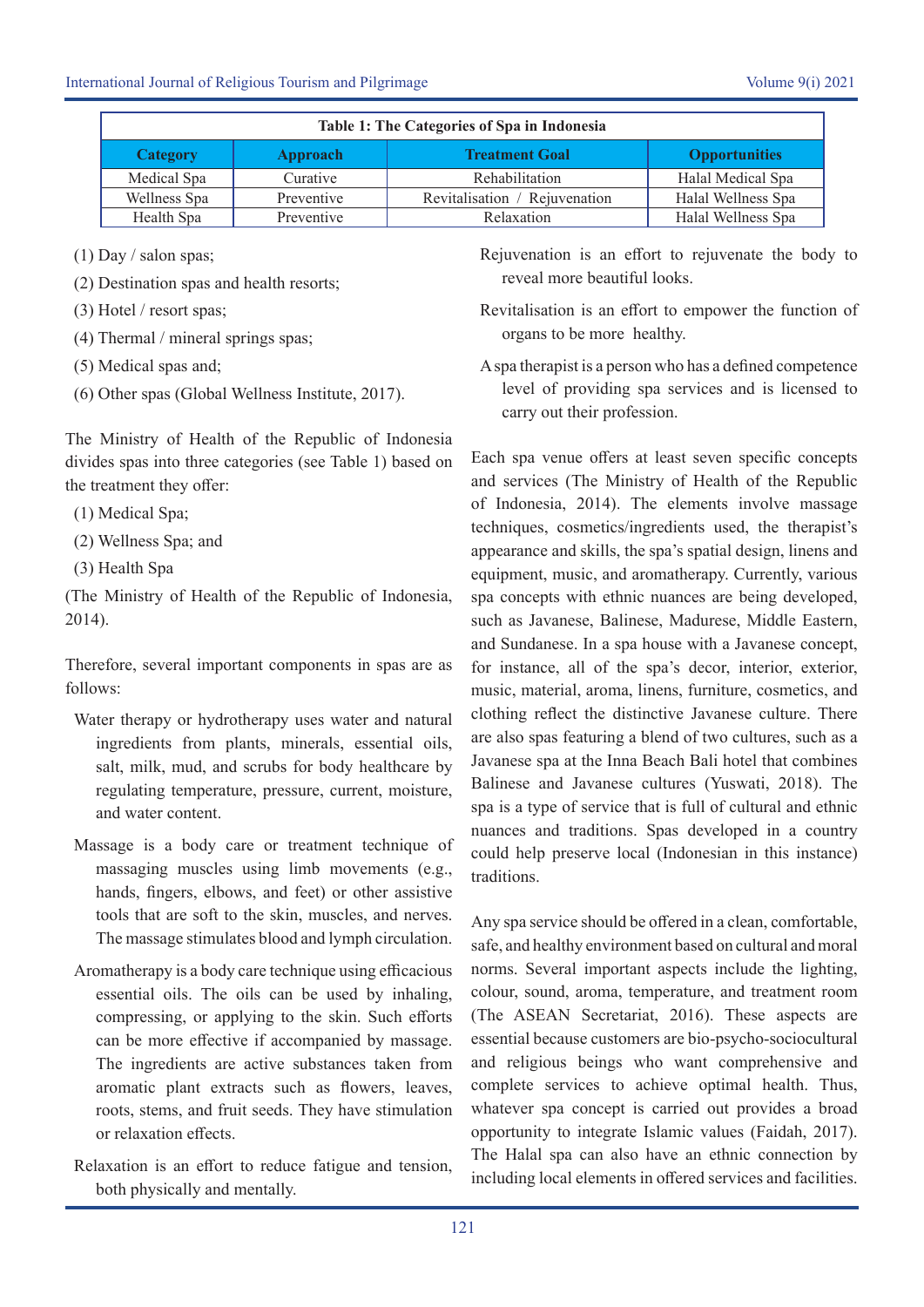#### *Islamic Concept of Spa*

Islam provides guidance to its adherents to look clean, beautiful, and pleasant:

*Verily Allah is beautiful and loves beauty* (Agus et al., 2018).

In a direct interaction with Allah, Muslims are required to clean themselves from the *Hadath Akbar* (major ritual impurity such as nocturnal orgasm, menstruation / hayd, sexual intercourse, etc.) by doing 'ghusl *al-Janaba*' (the mandatory major or full-body ritual purification with water before performing various rituals) and from *Hadath Asghar* (minor ritual impurity that invalidates *wudu* or a state occurs for one as a result of invalidation of *wudu* such as defecation, passing wind, urination, deep sleep, etc.) by *wudu* (the minor of ritual purification or ablution with water) (Kiani & Saeidi, 2015). Moreover, there is also a recommendation to wear beautiful clothes while praying, as mentioned in the Holy Quran, Al-A'raf 31:

*Wear your beautiful clothes every time you enter the mosque* (Quran, 2019).

In the context of the relationship with Allah, a Muslim is commanded to be fresh, clean, and purified. Likewise, they need to do the same thing in the context of interaction with humans. The Prophet Muhammad SAW once said to his companions when they wanted to come to their brother; he said:

*Cleanliness is half of faith* (as Narrated by Shahih & Muslim: 223 (Bukhari & Muslim, 2020).

The *Hadith* also provide a clear depiction a Muslim's profile. Both inner and outer beauty are Islamic teachings; therefore, one's outer appearance is as important as the inner appearance. Rasulullah SAW has declared that an inappropriate appearance or clothing is haram or against Islam. Islam asks Muslims always to look good. Thus, a Muslim must show his Islamic identity by how he looks, including cleanliness, purity, and beauty. The balance between a good appearance of the body and mind is the guidance of Islam.

Islam introduces five dispositions in terms of body care depicted in the *Sunnah,* including removing armpit hair and shaving pubic hair. As a Muslim, maintaining cleanliness and beauty are highly recommended. Therefore, a Muslim should not leave the *Sunnah* for more than 40 days. The *Hadith* state that

*Five things included in fitrah (purity) involve shaving pubic hair, circumcision, thinning mustache, removing the armpit hair, and cutting nails* (Narrated by Bukhari Muslim) (Al-Munajjid, 2014).

Islam also recommends maintaining oral hygiene by cleaning the teeth using a *siwak* or toothbrush. Brushing teeth is recommended in every circumstance, and it is emphasised when performing *wudu*, praying, reading the Qur'an, entering the house, and waking up at night to do midnight prayer. Rasulullah SAW said,

*If it is not burdensome to my people, surely I will order them to do toothbrushing every time they will pray* (Depth et al., 2019).

| <b>Table 2: The Five Objectives of Shariah</b> |                                                                                              |                                                                                                                                                                                            |  |  |
|------------------------------------------------|----------------------------------------------------------------------------------------------|--------------------------------------------------------------------------------------------------------------------------------------------------------------------------------------------|--|--|
| <b>Objectives</b>                              | <b>Description</b>                                                                           | <b>Example</b>                                                                                                                                                                             |  |  |
| Preservation<br>of Religion                    | The preservation and protection of religion<br>under all circumstances or conditions.        | Jihad (defending Islam if it is attacked by the enemies).                                                                                                                                  |  |  |
| Preservation<br>of Life                        | The preservation and protection of life under<br>all conditions.                             | To protect life, a severe punishment is given to those who<br>kill another $(qisas)$ and abortion is prohibited, the order<br>or healthy life, etc.                                        |  |  |
| Preservation<br>of Intellect                   | The preservation and protection of the<br>intellect and mind under all conditions.           | The prohibition of liquor consumption or harmful<br>substances that will affect or damage the brain.                                                                                       |  |  |
| Preservation<br>of Lineage                     | The preservation and protection of<br>descendants and family honour under all<br>conditions. | The prohibition of committing adultery or other immoral<br>behaviours.                                                                                                                     |  |  |
| Preservation<br>of Property                    | The preservation and protection of property<br>under all conditions.                         | Distribution of wealth fairly through Zakat (The Religious<br>obligation for all Muslims who meet the necessary criteria of<br>wealth) or <i>infaq</i> (giving some possession or income). |  |  |
| (Dar alifta al-Misriyyah, 2020)                |                                                                                              |                                                                                                                                                                                            |  |  |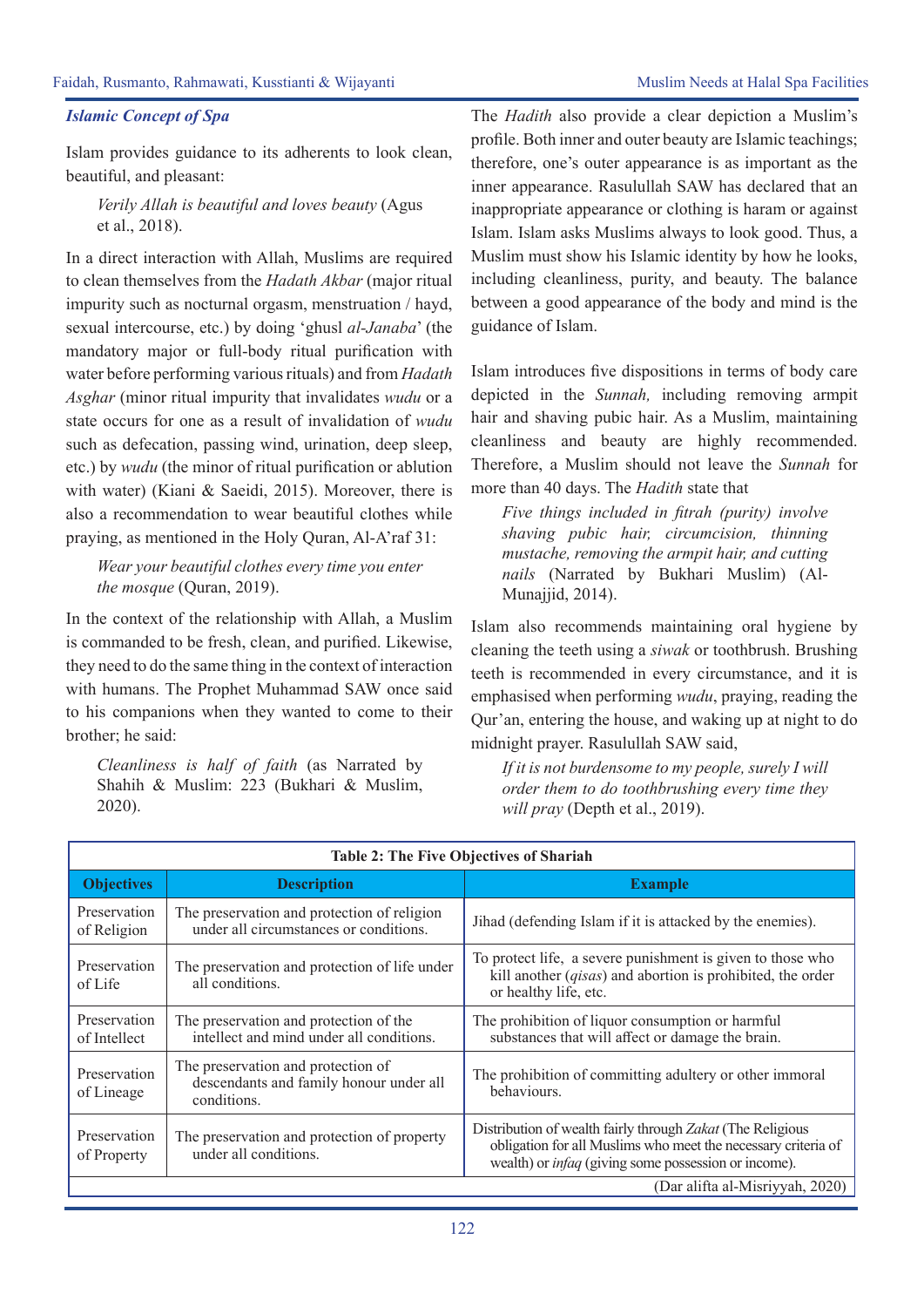| <b>Table 3: The Categories in Descending Order</b> |                                                                                                                                                                     |                               |  |
|----------------------------------------------------|---------------------------------------------------------------------------------------------------------------------------------------------------------------------|-------------------------------|--|
| <b>Categories</b>                                  | <b>Description</b>                                                                                                                                                  | <b>Example</b>                |  |
| Daruriyyat<br>(Basic Necessities)                  | <b>Primary needs.</b> Essential elements for human life. The absence of these<br>elements may cause destruction and damage.                                         | Spas for healing<br>diseases. |  |
| Hajiyyat<br>(Complementary<br>Needs)               | Secondary needs. The lack of any of these needs is not a matter of<br>life and death. Its existence is needed to provide convenience and<br>eliminate difficulties. | Wellness Spa                  |  |
| <b>Tahsiniyyat</b><br>(Embellishments)             | Tertiary needs. The needs related to comfort and ease life - offering<br>more spacious and luxurious life.                                                          | Health Spa.                   |  |

Also, a Muslim should protect her / his mouth from unpleasant odours.

# **Methodology**

*Whoever eats shallots and garlic and chives, then do not approach our mosque* (Muslim, 2011).

The unpleasant smell disturbs angels and people who are in the mosque by distracting them from prayer. Hence, Muslims should maintain clean breath.

Islamic spa concepts can be elaborated upon from the Maqasid Shariah perspective. In the context of Islamic law, it can refer to the purposes of the Islamic faith. The objective of Shariah is to promote the well-being of all humans (Anas *et al*., 2016). It is necessary to establish welfare in this world and the world hereafter to prevent *fasad* (chaos and disorder). There are five objectives, as listed in Table 2

Muslim scholars have classified the objectives of Shariah into three categories, in descending order of importance (Kamali, 1999 - See Table 3):

The differences between *Daruriyyat, Hajiyyat,* and *Tahsiniyyat* are their influences on human existence. The spa fulfils the objectives of Shariah, including *Hifd al-Nafs* (Preservation of Life) and *Hifd al-Aql* (Preservation of Intellect) by maintaining, improving, and restoring health in terms of freshness and beauty and achieving a balance between body, mind, and soul (spirit) for optimal health conditions. According to the circumstances, judging from the three categories, the spa moves from Daruriyyat to Tahsiniyyat, and Hajiyyat. The implication of this theory is the formula for spa facilities, based on the level of need.

# *Research Design*

This study utilises a descriptive qualitative approach. This descriptive study aimed to undertake a systematic, factual, and accurate description concerning traits and relationships between the investigated phenomena. The qualitative descriptive approach was used to review the spa concept in Islamic law and link this to the needs of the traveller.

This research was conducted between June 2016 and May 2017 in three cities in East Java, Indonesia, namely Surabaya, Tuban, and Malang. There were seven spa brands included:

- (1) Kayla Spa;
- (2) Aliya Spa;
- (3) Nayyara Spa;
- (4) Naura Spa;
- (5) House of Annisa;
- (6) Alfafa Spa and
- (7) Ida Salon.

Observations focus on spa facilities (rooms, equipment, materials, cosmetics, layout, and infrastructure) and services. The informants included 63 regular spa customers - to explore consumers' needs for Halal spa facilities. The researchers also interviewed 15 therapists, spa experts, and religious scholars to explore the industry's readiness in responding to customer needs. Researchers also conducted a Focus Group Discussion (FGD) in a discussion room at the Universitas Negeri Surabaya. Religious scholars attended the FGD, which was led by a moderator and included seven participants. Table 4-6 present details on the range of data collection tools.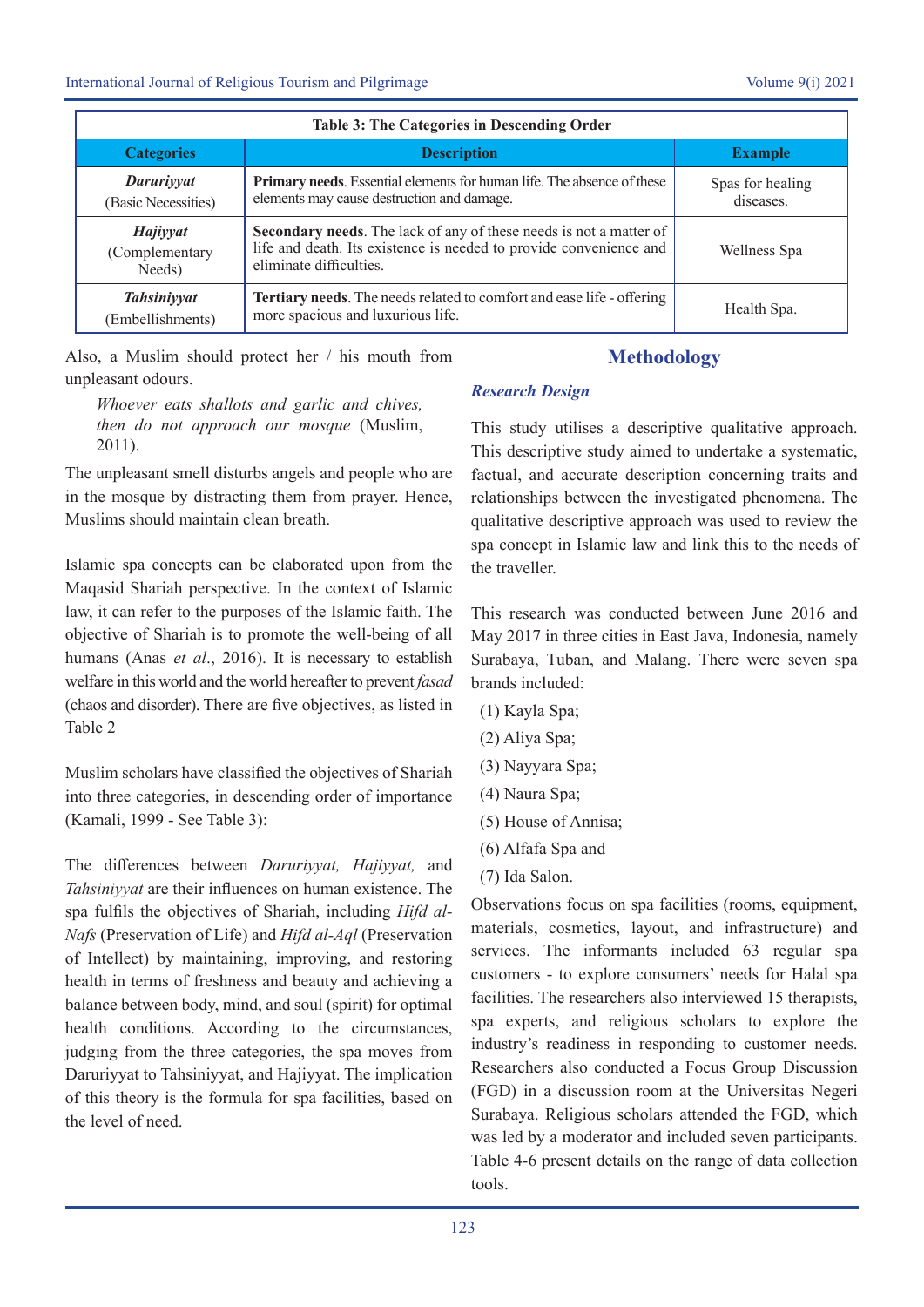| <b>Table 4: Interview Guidelines</b>                                                                                                            |                                                                                                                                                                                                                                                                           |  |
|-------------------------------------------------------------------------------------------------------------------------------------------------|---------------------------------------------------------------------------------------------------------------------------------------------------------------------------------------------------------------------------------------------------------------------------|--|
| <b>Ouestions</b><br><b>Aspects</b>                                                                                                              |                                                                                                                                                                                                                                                                           |  |
| <b>Reasons</b><br>to Choose<br><b>Halal</b> Spa                                                                                                 | Why do you choose body treatments at the<br>Halal spa?<br>Do you also receive body treatments at a<br>conventional spa?                                                                                                                                                   |  |
| Spa<br><b>Facilities</b>                                                                                                                        | In terms of facilities, what distinguishes<br>Halal spa and conventional spa?<br>What spa facilities do tourists need?<br>What space is needed so that consumers<br>feel protected?<br>Do the Spa facilities fulfil your needs?<br>Are all ingredients / cosmetics Halal? |  |
| In terms of service, what distinguishes<br>Halal spa and conventional spa?<br><b>Spa Services</b><br>What are your expectations of a therapist? |                                                                                                                                                                                                                                                                           |  |
| <b>Treatment</b><br><b>Types</b>                                                                                                                | What type of treatment is preferred?<br>What is the purpose of visiting a spa<br>(treatment, relaxation, entertainment)?                                                                                                                                                  |  |

| <b>Table 5: Themes for FGD</b>                    |                                                                                                                                                                                                                                           |  |
|---------------------------------------------------|-------------------------------------------------------------------------------------------------------------------------------------------------------------------------------------------------------------------------------------------|--|
| <b>Issues</b>                                     | <b>Discussion</b>                                                                                                                                                                                                                         |  |
| <b>Halal</b> Spa<br>Policy in<br><b>Indonesia</b> | Policy and support for the development<br>of Halal spa in Indonesia<br>Halal spa service standards in Indonesia<br>Standardised Halal spa facilities in<br>Indonesia<br>An institution that is authorised to<br>conduct Spa certification |  |
| Spa and<br><b>Islamic</b><br><b>Ethics</b>        | Limits on body care that are allowed and<br>not<br>The purpose of body care in Islam                                                                                                                                                      |  |
| <b>Halal</b> Spa<br>and Tourism                   | Spa's position in supporting the tourism<br>sector                                                                                                                                                                                        |  |
| <b>Spa Facilities</b>                             | Spa facilities needed by Muslim tourists                                                                                                                                                                                                  |  |

The data were processed by manually coding, compiling concepts based on coding results, creating categories, and analysing the results. The obtained data were analysed following the pattern of Miles and Huberman with four stages:

1) field data collection through FGD with owners, therapists and religious experts about the concept of a spa. Also, the interviews with Muslim consumers and checklist documents to explore the spa facilities.

| <b>Table 6. The Checklist of Spa Facilities</b> |                                                                                                      |  |
|-------------------------------------------------|------------------------------------------------------------------------------------------------------|--|
| <b>Types</b>                                    | <b>Conditions</b>                                                                                    |  |
| <b>Spa Room</b>                                 | Consultation room, bath / jacuzzi room,<br>sauna room, treatment room                                |  |
| <b>Treatment</b><br>Room<br><b>Furniture</b>    | Bed, material / cosmetic display table,<br>lockers, chairs                                           |  |
| <b>Lighting</b>                                 | Natural lighting, artificial lighting                                                                |  |
| <b>Sound System</b>                             | Relaxation music and communication<br>system with clients                                            |  |
| Air<br>Conditioning                             | Air circulation, closed air circulation,<br>aromatherapy                                             |  |
| Colour                                          | Following the concept (natural, modern,<br>semi-modern)                                              |  |
| <b>Concept of</b><br><b>Spa Building</b>        | Interior, landscape (according to the<br>spa concept; modern, semi-modern,<br>traditional, natural)  |  |
| <b>Water System</b>                             | Cold water, hot water, warm water,<br>clean water, ice water, and drainage<br>management             |  |
| Fire<br><b>Protection</b><br><b>System</b>      | Fire alarm, fire extinguisher, building<br>security system                                           |  |
| <b>Supporting</b><br><b>Facilities</b>          | Cosmetic display room, cafe, and<br>restaurant                                                       |  |
| <b>Additional</b><br><b>Facilities</b>          | Lobby, waiting room, corridor, cleaning<br>room, dressing room, toilet, parking                      |  |
| <b>Management</b><br>Room                       | Manager and staff room, reception room,<br>employee restroom                                         |  |
| Equipment                                       | Body steam, bath, ear candle, treatment<br>tools for women's sensitive part,<br>aromatherapy furnace |  |
| Ingredients /<br><b>Cosmetics</b>               | Scrub, massage cream, soap, cleanser,<br>mask, cream scrub, body lotion                              |  |
| <b>Clothes</b>                                  | Blanket, bed sheet, women's traditional<br>cloth, loincloth, towel                                   |  |

- (2) data reduction covering a process of selecting, focusing, abstracting, transforming rough data in the direct field. At this stage, the interview results were interpreted as consumer needs and organised into three categories: primary facilities, secondary facilities, and tertiary facilities
- (3) data presentation was a series of information. At this stage the relative importance of consumer needs was determined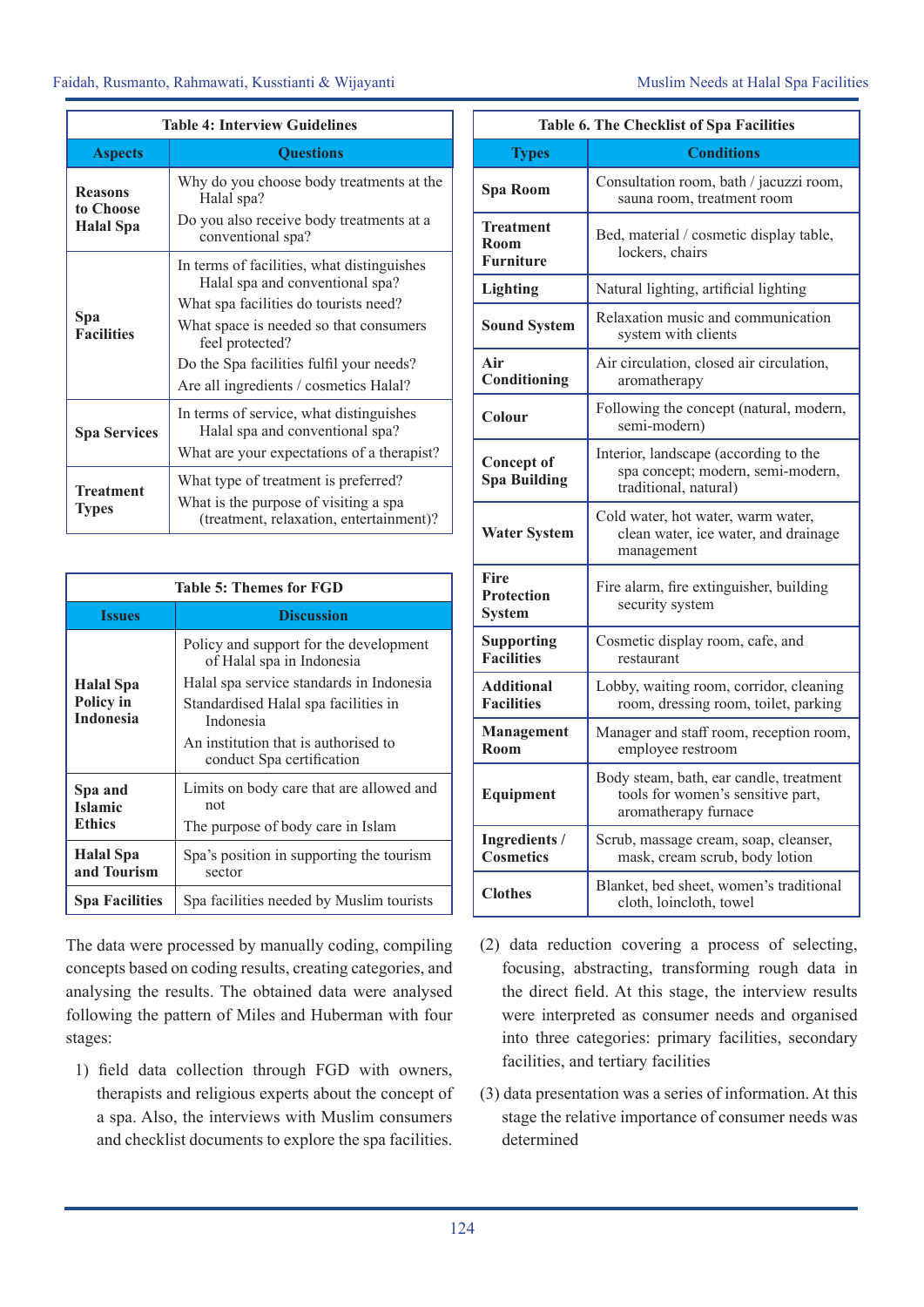(4) conclusions were drawn by reflecting on the results and processes (Miles *et al*., 2014). This study is limited to seven spas in East Java province and 85 informants.

# *Data Validity Test*

The validity testing used triangulation, comparing various sources by checking the data obtained via the different tools. The techniques were triangulated by matching the interview results with the document checklist. The sources were triangulated by matching explanations of therapists, owners, and religious experts about the spa concept.

# **Results**

# *Legal Review of Body Spa*

There are various spa services, such as hair styling, pedicure-manicure, body spa, and V-spa. This discussion focuses on body spa. Body spa is a series of body treatments consisting of several stages:

- (1) whole-body massage therapy to improve blood circulation and to give muscles relaxation;
- (2) body scrub to remove dead skin cells, smooth and clean the body, and eliminate the body odours;
- (3) body steam to open pores, remove toxins and facilitate blood circulation;
- (4) body mask to close the pores, lighten and tighten the skin;
- (5) body soak with flower water / milk bath / aromatherapy (The ASEAN Secretariat, 2016).

The spa process usually takes up to two hours, including massage, scrubbing, and then bathing, using refreshing herbs. Body areas treated during massage include back to buttocks, back legs, front legs, hands, and chest. The comfort of a body spa ensures the clients might fall asleep while taking the chosen treatment. Therefore, the spa offers treatment, health, and pleasure.

Based on Islamic law, spa services contain two aspects: transaction elements and service operations. Based on the transaction elements, there is a provision that everything in *muamalah* (the commercial transactions between the parties) is allowed unless it is prohibited by the rules:

*Al-Aslu fi al-Muamalat al-Ibahah, Illa an Yadulla al-Dalil ala Tahrimihi* 

(The original law in muamalah is permissible unless there is dalil (an argument) that forbids it) (National Sharia Board - lndonesian Council of Ulama, 2016).

Islam does not prohibit a *Shara'* contract if the contract adheres to the rules of *Shara'* in general. For this reason, seven contract principles must be fulfilled in the Islamic economy, i.e.,

- no *riba* (usury) practice,
- no fraud,
- no gambling,
- no harm,
- no injustice,
- no immorality, and
- no prohibition (Najeeb, 2014).

Transactions for using spa services are permitted as long as they do not violate any of the above seven contract principles. In the context of Islamic economics, spa services meet business transaction regulations. The transaction is about selling and buying services or benefits. The therapist's ability to massage and scrub is a useful skill; therefore, the therapist should be compensated. Moreover, body steam and flower bathing processes make clients enjoy the services and provide the *ujrah* (fee or the financial charge for using services). As a service business, the spa does not violate the law in a business context. The activities, including all the systems and management of spa services, had fulfilled the *ijarah*  (the type of contract in Islamic transaction) contract (National Sharia Board - lndonesian Council of Ulama, 2016). However, a business would be legal if conducted according to the *Shara'* provisions, starting from the contract, the process, and the goals. The spa is not only economically beneficial but also contains *maslahah* (the best public benefit or interest) according to *Shara'*.

Regarding *Maqasid al-Shariah*, spa services provide benefits for '*Hifd al-'Aql'* (Preservation of Intellect) and '*Hifd al-Nafs*' (Preservation of Life) (Anas *et al*., 2016). Following *Hifd al-'Aql*, spa services can neutralise tension, break down the pressure of mind, reduce fatigue and boredom both physically and mentally with the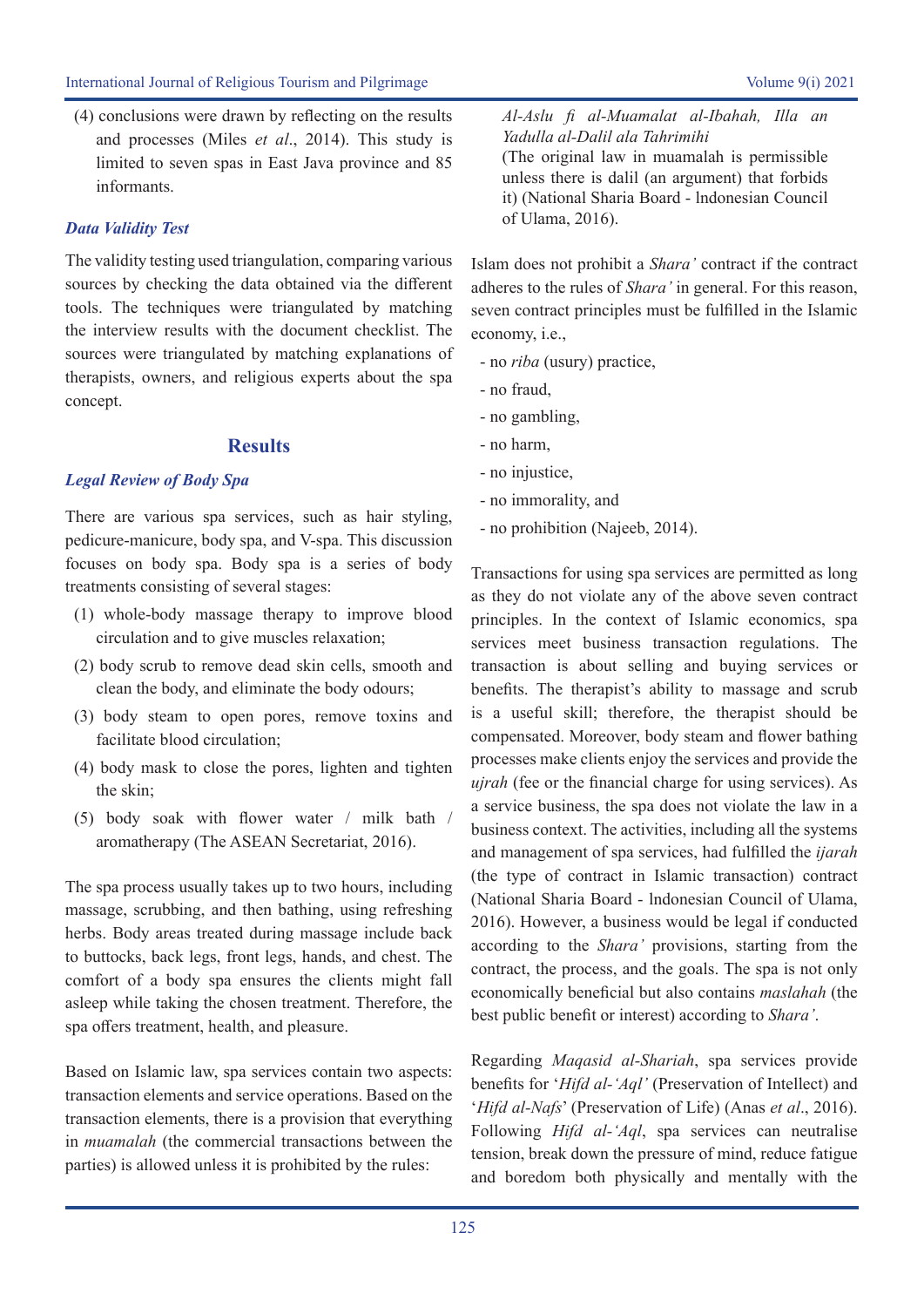

relaxation offered. Regarding '*Hifd al-Nafs*,' spa services can help rejuvenate the body and empower the function of healthy organs to obtain a more optimal health level. While reviewing the level of spa 'complementary needs', Islamic law could be categorised into three criteria (Figure 1): *Daruriyyat* (Basic Necessities), *Hajiyyat* (Complementary Needs) and *Tahsiniyyat* (Embellishment). To cope with *Daruriyyat* (Basic Necessities), the spa's treatments include techniques such as healing pain that can be treated with therapy. *Hajiyyat* (Complementary Needs) is described as the condition when the spa helps to optimise body organ performance. *Tahsiniyyat* is the condition when the spa aims for beautifying the physical appearance. These three levels of need result in the different legal status of different spas. Differences in legal status also have an effect on the legal differences in operational services, as explained in the following sections:

- 1. If the therapy is aimed at '*Daruriyyat*' (Basic Necessities) treatment, a therapist may see and touch private parts of the body, by following the rule of '*al-Darurat Tubih al-mahzurat*' (an emergency condition allowing normally prohibited things). However, if the spa has the dimensions of *Hajiyyat* (Complementary Needs) and *Tahsiniyyat*  (Embellishment*)*, then the limit of the female's naked body must not be seen or touched, whereas the other body parts could be seen and touched.
- 2. The touch that occurred between the therapist and the clients should always be within the bounds of professionalism. On the contrary, touch wrapped in lust violates one of the seven transaction principles: no infidelity.
- 3. The occurrence of *ikhtilat* (mingling) between men and women is forbidden. Spa services, according to Islam, only provide opportunities for therapists and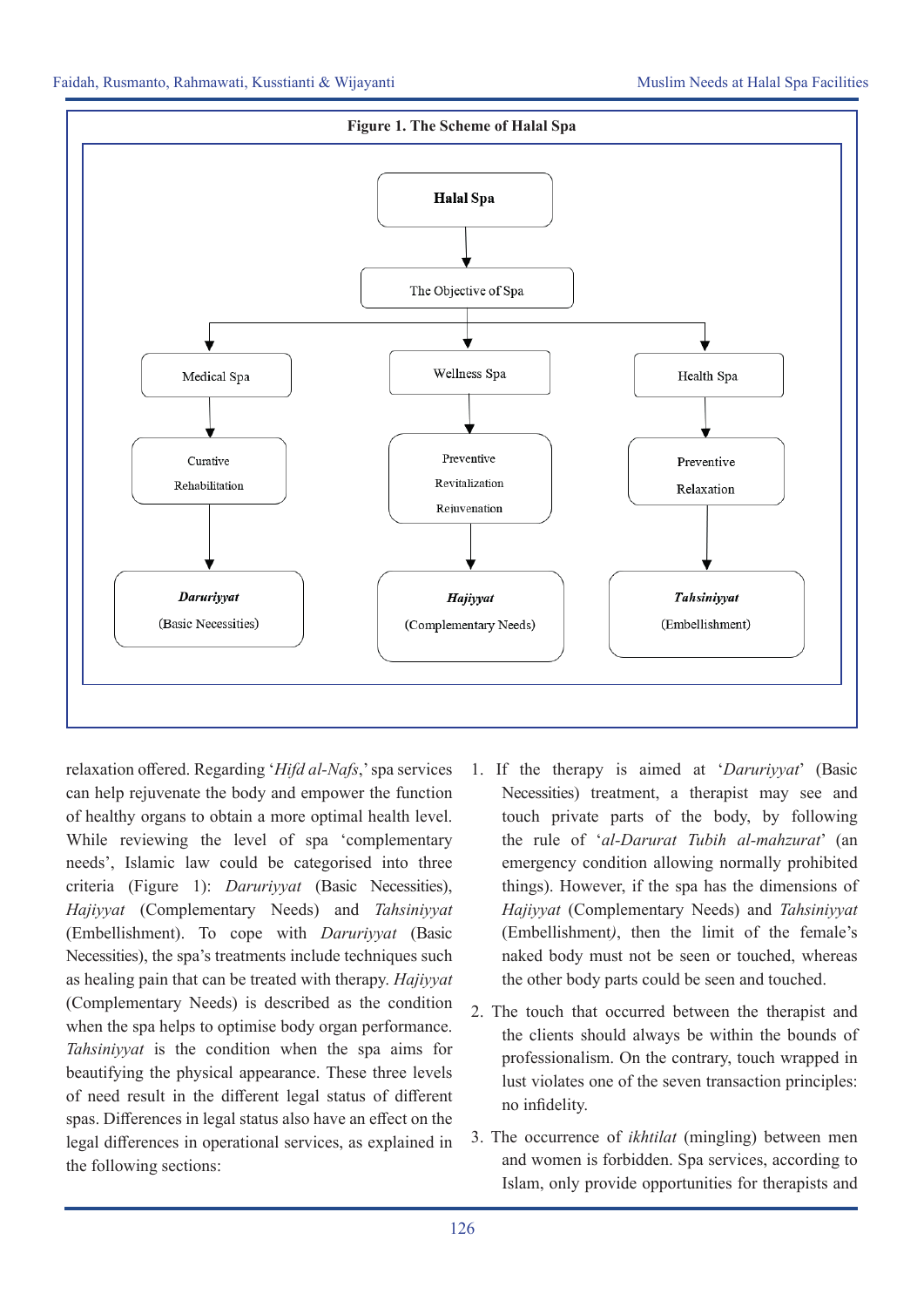those being treated to be of the same gender. Mixing treatment (for men and women) should not occur, either from the side of the spa room or the therapist.

4. Food, drinks, and cosmetics provided in the spa series must be guaranteed halal products.

The Halal spa framework is presented in Figure 1.

# *Halal Spa Facilities*

Based on the interview results with spa consumers, and the checklist research related to the spa facilities which are needed, the elements of spa facilities required by Muslim consumers can be presented as follows:

- 1. The lobby area is a terrace room near the entrance. It usually has tables and chairs like a waiting room. The lobby should have Islamic reading materials such as magazines, tabloids, or books.
- 2. The front office needs to be equipped with written information explaining
	- (1) this is a Halal spa;
	- (2) types of spa services;
	- (3) the price of each service; and
	- (4) the type of cosmetics used. Cosmetics / ingredients with the official halal logo or made from herbs need to be displayed in the room.
- 3. A clean toilet is another important thing. The toilet should be well-maintained and separated between male and female toilets. Each toilet should be equipped with practical tools for washing.
- 4. The place of prayer needs to be equipped with
	- (1) clean and well-maintained prayer equipment,
	- (2) *Qibla* directions,
	- (3) a clean and well-maintained prayer room,
	- (4) good air circulation with air cooler or fan,
	- (5) bright lighting,
	- (6) place for *wudhu* in a clean and well-maintained condition,
	- (7) the prayer time schedule; and
	- (8) clean water installation for washing.
- 5. Interior and ornaments do not lead to polytheism or pornography.
- 6. The spa room must have the following elements and

#### criteria;

- (a) the room for customers is neatly arranged, clean, well-maintained, and comfortable
- (b) changeable lighting;
- (c) halal therapeutic ingredients;
- (d) good air circulation with cooling air or fans;
- (e) complete *lenna* (kimono, spa wardrobe, towel, washcloth, and slippers) which are clean and free of germs and maintained according to general health regulations;
- (f) dressing room with guaranteed privacy;
- (g) well-maintained, neatly arranged, safe, and clean spa equipment;
- (h) neatly arranged furniture following the principles of safe, comfortable, and efficient;
- (i) bathtubs must be clean, well-maintained, and guaranteed customer's privacy;
- (j) well-maintained trash cans following general health principles;
- (k) first aid equipment and;
- (l) locker where customer's belongings are stored.
- 7. Therapist room must be appropriate for taking a rest and self-preparation.
- 8. Music is dignified with no sexual nuance.
- 9. Bathtubs are used personally. If the bathtubs are used together, each client must use a cloth.
- 10. The rinse room is used personally by each spa customer to rinse their body after treatment.
- 11. Washing sink is equipped with cleansing soap and antiseptic, including adequate clean water.
- 12. Locker is available for customers' personal belongings during the spa treatment.
- 13. An eating and drinking area is available for eating and drinking after the treatment.
- 14. Lighting control should be considered appropriate according to the type of treatment.

The critical points in spa facilities provide for a conventional spa. Spas must provide space for two sets of - i.e men and women. A single space is not allowed because the spa room would no longer be a private space due to the presence of two non-*mahram* sexes.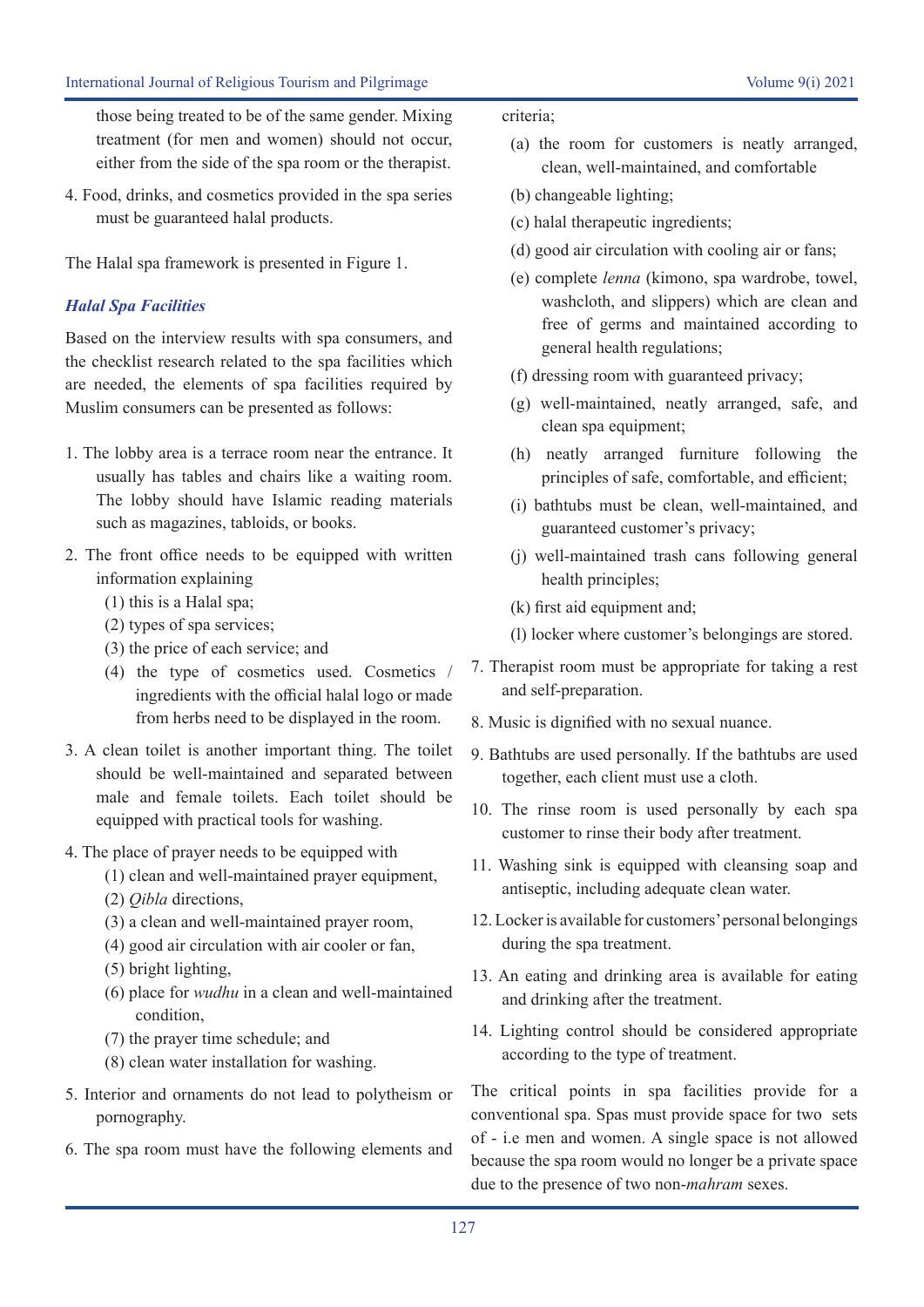

In addition to space, the second critical point is the use of bathtubs together at one time. If the bathtubs are simultaneously used, customers need to wear an available treatment clothing. Meanwhile, men and women sharing a bath is not permitted for any reason.

The third critical point is ornament and interior space. The spa must be equipped with a place of worship completed with offerings and burned incenses in some places. Also, there are no paintings or pictures in the room depicted a woman's naked body. The Halal spa must be free from elements that might lead to polytheism or pornography (Yaman *et al*., 2012).

The fourth critical point is the gathering of men and women during the treatment process. In the Halal spa, male clients are treated by male therapists, while female therapists treat female clients in accordance with professionalism and ethics. Spa services for men and women should be separate (Othman *et al*., 2015).

# *Official standards and ratings*

Thus, to ensure that spa treatments do not conflict with Islamic values, a minimum standard of the spa must be first established, including (Al-Hasan, 2017):

1. Separate treatment rooms for men and women.

- 2. Mind and physical therapy do not lead to Sharia violations or lead to shirking of beliefs.
- 3. Male therapists are only for male clients, while female therapists are for female clients.
- 4. Facilities for the customers to pray are important.
- 5. Cosmetics used are officially certified halal products.

Based on the BPS survey results, 81.55% of spa businesses in Indonesia provide music facilities, 60.52% provide soaking tubs, 95.39% provide clean toilets, and 68.04% provide lockers or luggage storage (Widoyono, 2015).

Crescent Ratings provide standards and awards to the Halal spa business by giving two ratings, namely: 'A' rating and 'AA' rating. A spa with an 'A' rating adheres to Islamic criteria and provides a satisfying spa service for Muslim tourists. The spa with an 'AA' rating is designed specifically for Muslims. One of the main elements of ranking is the level of privacy offered by the spa. The Crescent Rating requires separate areas for men and women. A spa with 'AA' rating provides completely separate areas, while an 'A' rating facility provides separate times for men and women (Widoyono, 2015). Second, the therapist has professional qualifications and a competency certificate. A female employee serves a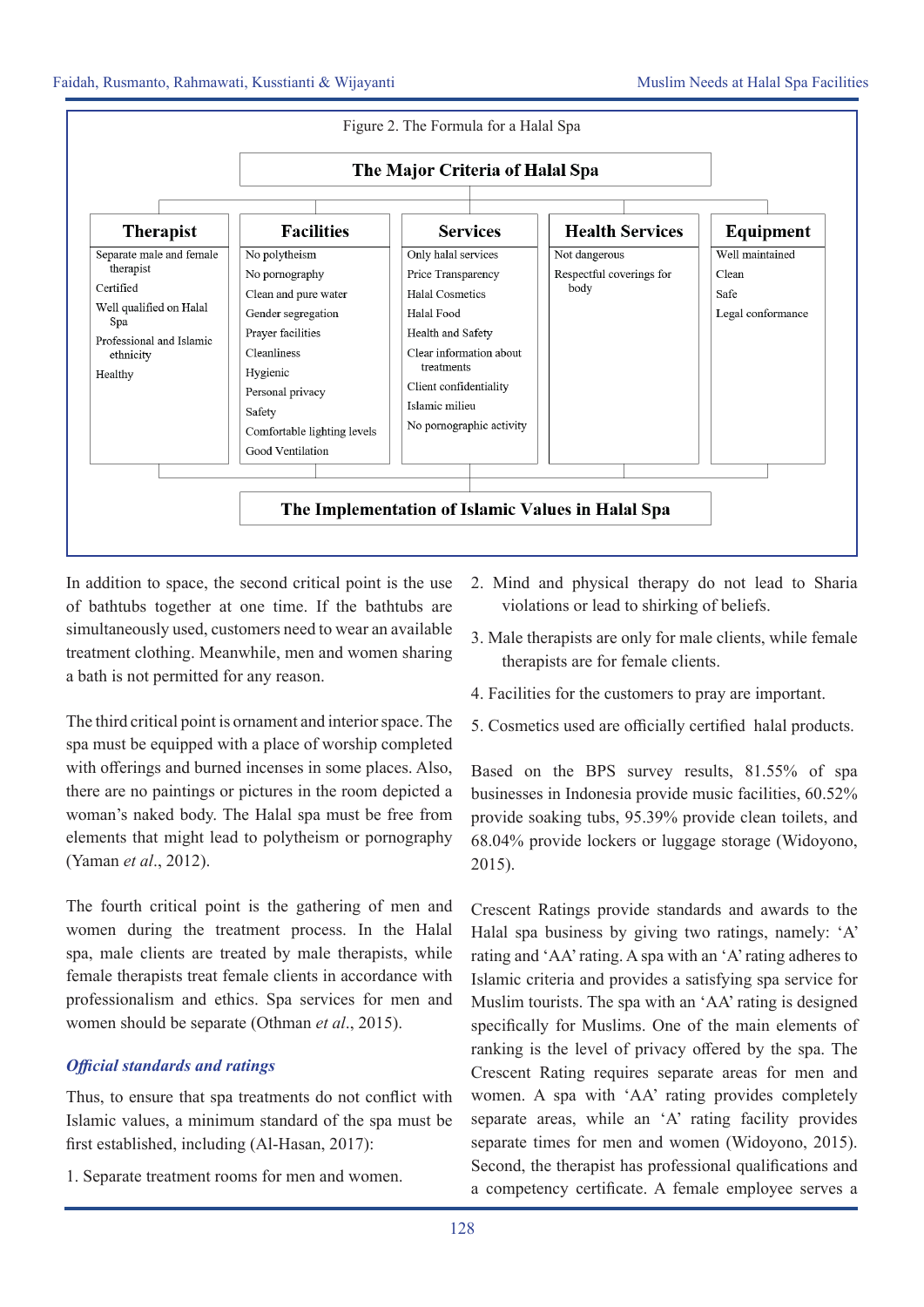spa for women while the male employee is in the male department. Additionally, the clothing worn by therapists and staff should be in accordance with Islamic rules. Third, spa businesses must be registered with local authorities and obtain licenses from them to run the business. Fourth, the products used are halal certified or herbal products. Finally, the spa informs Muslim customers that the spa is in accordance with Islamic requirements and is visitable.

Based on the result of this research, a full list of criteria for a Halal spa is presented in Figure 2. The importance of these criteria is evident in the words of one of our respondents:

*I really hope there are some standards for spa service and facilities according to Islam. There are no clear references. It makes me doubt about halal and haram. These findings are very useful.*

### **Conclusion**

This study's findings can be used to develop Halal spas based on Islamic values. Spa services must fulfil the principles of sharia business transactions that cover selling and buying services or benefits. The business must comply with the provisions of *Shara'* and the sale contract for the sake of *maslahah*. Following *Maqasid al-Shariah* (the objectives of Islamic law), spa services provide benefits for '*Hifd al-'Aql*' (Preservation of Intellect) and '*Hifd al-Nafs*' (Preservation of Life). The levels of spa complementary needs can be categorised into three criteria, namely *Daruriyyat* (Basic Necessities), *Hajiyyat* (Complementary Needs), and *Tahsiniyyat* (Embellishment). There are 14 elements of spa facilities as outlined above, and the critical point in such facilities that often occurs is that the spa room is no longer private if male and female customers can be in the same room. The second critical point is if both sexes use bathing facilities at the same time. The third critical point is related to the ornament and interior because Halal spas should be free from polytheism or pornographic elements. The last critical point is the presence of a mixing area for men and women. Hopefully, this research can be followed up with work which measures the level of readiness and willingness of conventional spas to provide services and facilities according to the Halal spa concept.

# **Acknowledgment**

We would like to express our gratitude to the Rector of Universitas Negeri Surabaya for providing opportunities to conduct research on this topic. We also want to thank the informants, spa owners who helped us in completing this research.

## **References**

- Agus YN, Mohamad MZ, Hisham A, Yusof S, Hasan AF and Ghazali AB (2018) The Contribution by sufi scholars towards acehnese art and culture. *International Journal of Academic Research in Business and Social Sciences* 8(4): 803–812.
- Al-Hasan FA (2017) Penyelenggaraan parawisata halal di Indonesia (analisis fatwa DSN-MUI tentang pedoman penyelenggaraan pariwisata berdasarkan prinsip syariah) *Al-Ahkam* 2(1): 59–77.
- Al-Hammadi, Al-shami, Abdulhadi and Rashid (2019) Halal tourism destination in UAE: The Opportunities, threats and future. R*esearch International Journal of Innovative Technology and Exploring Engineering (IJITEE)* 8  $(6S4):1-10.$
- Ali B, Al-Wabel NA, Shams S, Ahamad A, Khan SA and Anwar F (2015) Essential oils used in aromatherapy: A systemic review. *Asian Pacific Journal of Tropical Biomedicine* 5(8): 601–611.
- Al-Munajjid S (2014) *The Wisdom Behind the Prescription to Remove Public Hair and Armpit Hair*. Retrieved from file:///C:/Users/pc/Downloads/Miles *et al*. 2013 Qualitative Data Analysis - Chapter 4.pdf.
- Anas N, Dahan AFM and Yaacob Z (2016) Basic principles of Shariah : UiTM law foundation student ' s attitude & perceptions. *Jurnal Intelek* 10(2): 7–14.
- Bender T, Karagülle Z, Bálint GP, Gutenbrunner C, Bálint PV and Sukenik S (2005) Hydrotherapy, balneotherapy, and spa treatment in pain management. *Rheumatology International* 25(3): 220–224.
- Bukhari and Muslim (2020) *The Hadith of the Prophet Muhammad at your fingertips*. https://sunnah.com/ muslim/2.
- Dar alifta al-Misriyyah (2020) *The Higher Objectives of Islamic Law.* https://www.dar-alifta.org/Foreign/ViewArticle. aspx?ID=499&CategoryID=3.
- Depth I, Hadeeth TN and Sunnah M (2019) Miswaak : The natural toothbrush. *Al-Idarah Al-Ammah Li Al-Awqaf* 1–7. Retrieved from https://www.islamweb.net/en/ article/139420/miswaak-the-natural-toothbrush.
- El-Gohary H (2016) Halal tourism, Is it really halal?. *Tourism Management Perspectives* 19(2016): 124-130.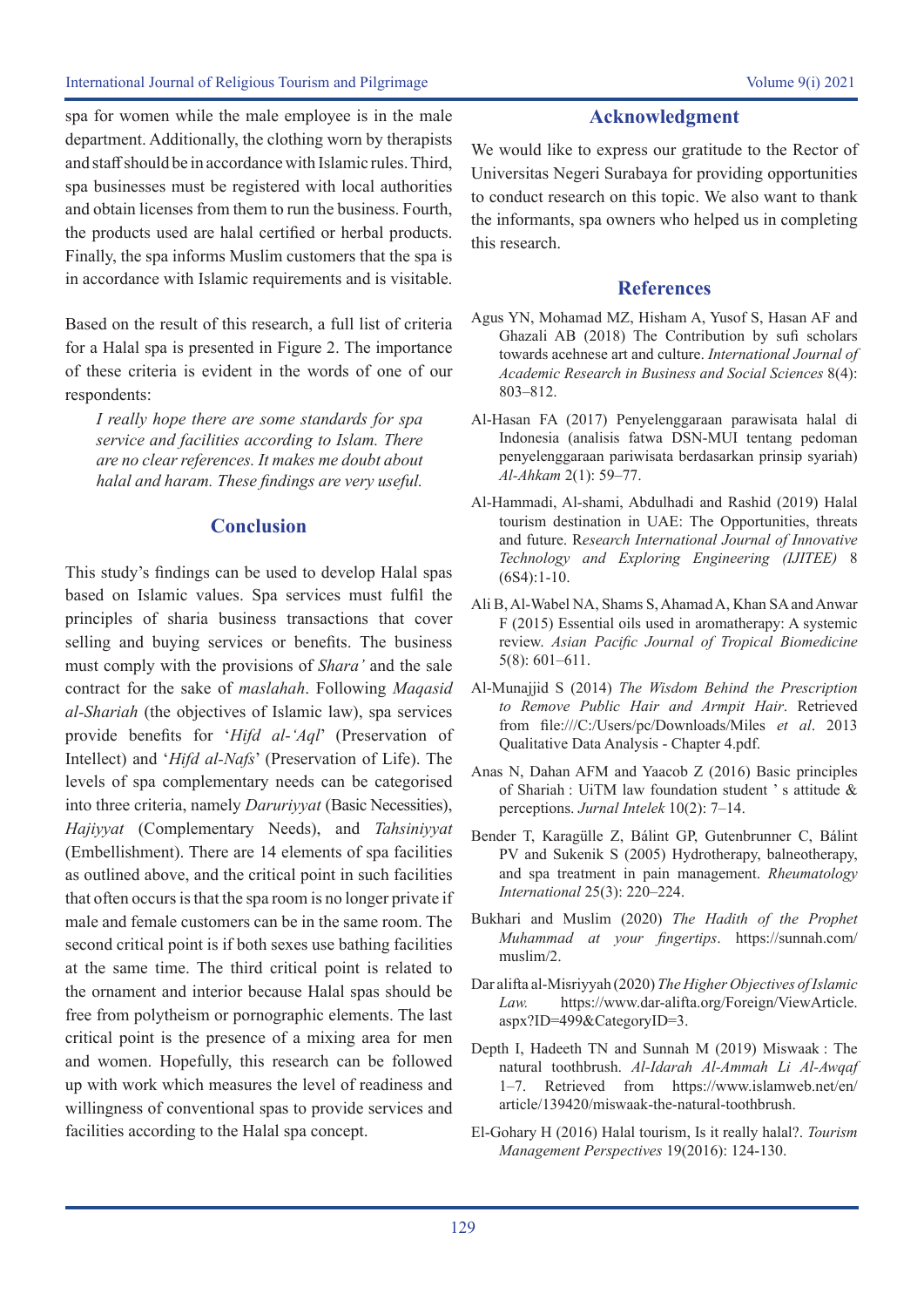- Fahham AM (2017) Tantangan pengembangan wisata halal di Nusa Tenggara Barat. The challenge of developing halal tourism in Nusa Tenggara Barat. *Aspirasi: Jurnal masalah-Masalah Sosial* 8(1): 11-15.
- Faidah M (2017) The services of halal spa: The case in Surabaya indonesia. *World Islamic Social Science Conggres* 1: 1544.
- Global Muslim Travel Index (2019) Welcome to the Global Muslim Travel Index 2019. https://www.crescentrating. com/reports/global-muslim-travel-index-2019.html
- Gay R (1987) TRAVEL: A spa in Germany: Tepida, tenuissima, simplicissima. *The American Scholar* 56(4): 549–556
- Global Wellness Institute (2017) *Global Wellness Economy Monitor.* https://globalwellnessinstitute.org/wp-content/ uploads/2018/06/GWI\_WellnessEconomyMonitor2017\_ FINALweb.pdf
- Halim AA and Hatta AM (2018) Shari'ah compliant spa practices In Malaysia. *Malaysian Journal Of Consumer And Family Economics.* http://www.majcafe.com/ wp-content/uploads/2018/07/9.-Shari%E2%80%99ah-Compliant-Spa-Practices-In-Malaysia-1.pdf.
- Kamali MH (1999) 'Maqāṣid al-sharī'ah': The objectives of Islamic law. *Islamic Studies* 38(2): 193–208.
- Kiani and Saeidi MAA (2015) Personal Hygiene in Islan. *Journal of Patient Safety* 87:34-39.
- Kurniawan LL (2018) Promoting Indonesia as a wellness tourism destination. *The 2018 International Conference of Organizational Innovation*, KnE Social Science: 250-260.
- Mastercard-Crescent Rating. (2018). Global Muslim Travel Index 2018. Retrieved from https://www.crescentrating. com/download/thankyou.html?file=X7UrOM8Y\_ GMITI-Report-2018-web-version%281%29.pdf.
- Mastercard-Crescent Rating (2018) *Global Muslim Travel Index 2018*. https://www.crescentrating.com/education. html.
- Mastercard-Crescent Rating (2019) *Global Muslim Travel Index 2019*. rescentrating.com/magazine/pressreleases/3996/the-mastercard-crescentrating-halal-travelfrontier-report-2019-unveils-the-top-trends-to-watch-inthe-muslim-travel-market.html.
- Miles, Huberman JS and Review (2014) Qualitative data analysis. A methods sourcebook 3 rd edition. *JSTOR*: 485–487. https://doi.org/10.2307/3583394.
- Muslim (2011) *Sahih Muslim -The Book of Prayer Travellers*. Retrieved from https://sunnah.com/muslim/6/264.
- Najeeb SF (2014) Journal of emerging economies and islamic research trading in islam: Shari " ah rules and contemporary applications in islamic financial transactions. *Journal of Emerging Economies and Islamic Research (2014)* 2(2): 1-26
- National Sharia Board lndonesian Council of Ulama (2016) **Fatwa Nomor 108/DSN-MUI/X/2016.** https://dsnmui. or.id/kategori/fatwa/page/3/.
- Othman R, Halim SFAA, Hashim KSHY, Baharuddin ZM and Mahamod LH (2015) The emergence of islamic spa concept. *Advanced Science Letters* 21(6): 1750–1753.
- Quran TH (2019) *Surah Al-A'raf [7\_31] Al-Qur'an al-Kareem -* Retrieved from https://quran.com/7/31.
- Saundalkar A (2019) *Dubai's Quranic Park named one of the World's Greatest Places to visit. What's on.* 25th August 2019. https://whatson.ae/2019/08/dubai-quranic-park-isnamed-one-of-the-worlds-greatest-places-to-visit/.
- Statistics Indonesia (2018) *Statistik Kunjungan Wisatawan Mancanegara ke Indonesia 2018.* . https://www.bps.go.id/ publication/2019/08/28/f2e676c8c2b7ae3346a28b88/ statistik-kunjungan-wisatawan-mancanegara-2018.html.
- Statistics Indonesia (2020) *Statistik Kunjungan Wisatawan Mancanegara ke Indonesia* 2019.https://www.bps. go.id/pressrelease/2020/02/03/1711/jumlah-kunjunganwisman-ke-indonesia-desember-2019-mencapai-1-38 juta-kunjungan-.html.
- Sofyan R (2019) *Belanja Wisataman Muslim*. https://lifestyle. okezone.com/read/2019/04/08/406/2040725/wisatawanmuslim-lebih-royal-belanjakan-uang-saat-wisata.
- Tawat N (2019) Halal wellness spa services standard in Thailand: Development and challenges. *International Halal Conference & Exhibition 2019 (IHCE) 1*(1): 287- 292. Retrieved from http://jurnal.pancabudi.ac.id/index. php/ihce/article/view/641.
- The ASEAN Secretariat (2016) *ASEAN Spa Services Standart.* Jakarta: Asean. https://www.asean.org/wp-content/ uploads/2012/05/ASEAN-Spa-Services-Standard-1.pdf.
- The Ministry of Health of the Republic of Indonesia (2014) *Peraturan Mentri Kesehatan No 8 tahun 2014 tentang Pelayanan Kesehatan Spa.* http://hukor.kemkes.go.id/ uploads/produk\_hukum/PMK%20No.%208%20ttg%20 Pelayanan%20Kesehatan%20SPA.pdf.
- The Ministry of Tourism and Creative Industry of the Republic of Indonesia (2009) *Peraturan Pemerintah No 10 Tahun 2009 Tentang Kepariwisataa*n. Https://www. Kemenparekraf.Go.Id/Index.Php/Categories/Undang-Undang.
- The Ministry of *Trade* of The Republic of *Indonesia* (2009) Indonesian herbal the traditional therapy. *Trade Research & Development Agency*: 1–5.
- The National Sharia Board Indonesian Council of Ulama (2016) *Pedoman Penyelenggaraan Pariwisata Berdasarkan Prinsip Syariah.* 108/DSN-MUI/X/2016. https://dsnmui.or.id/kategori/fatwa/page/3/.